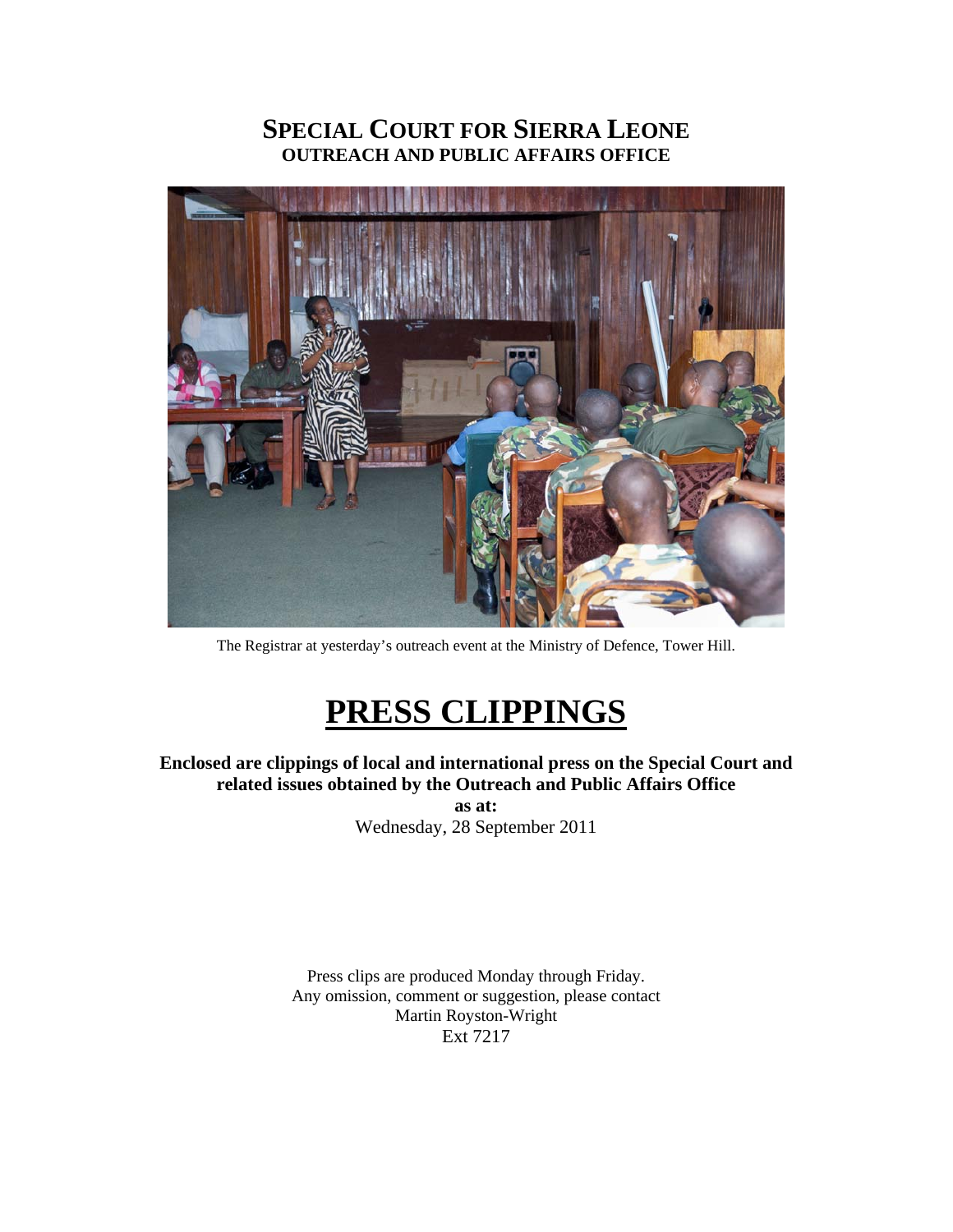| <b>Local News</b>                                                             |             |
|-------------------------------------------------------------------------------|-------------|
| Sierra Leone Celebrates International Peace Day / Awoko                       | Page 3      |
| <b>International News</b>                                                     |             |
| Guinea: 2 Years On, Stadium Massacre Unpunished / Human Rights Watch          | Pages 4-5   |
| UN Wants Special Legal Process for Child Soldiers / Deutsche Welle            | Pages 6-8   |
| Côte d'Ivoire: Second Deadly Attack Near Liberian Border / Human Rights Watch | Pages 9-10  |
| All Change at the ICC: Time to Focus on Merit, Not Connections / Soros Blog   | Pages 11-12 |

2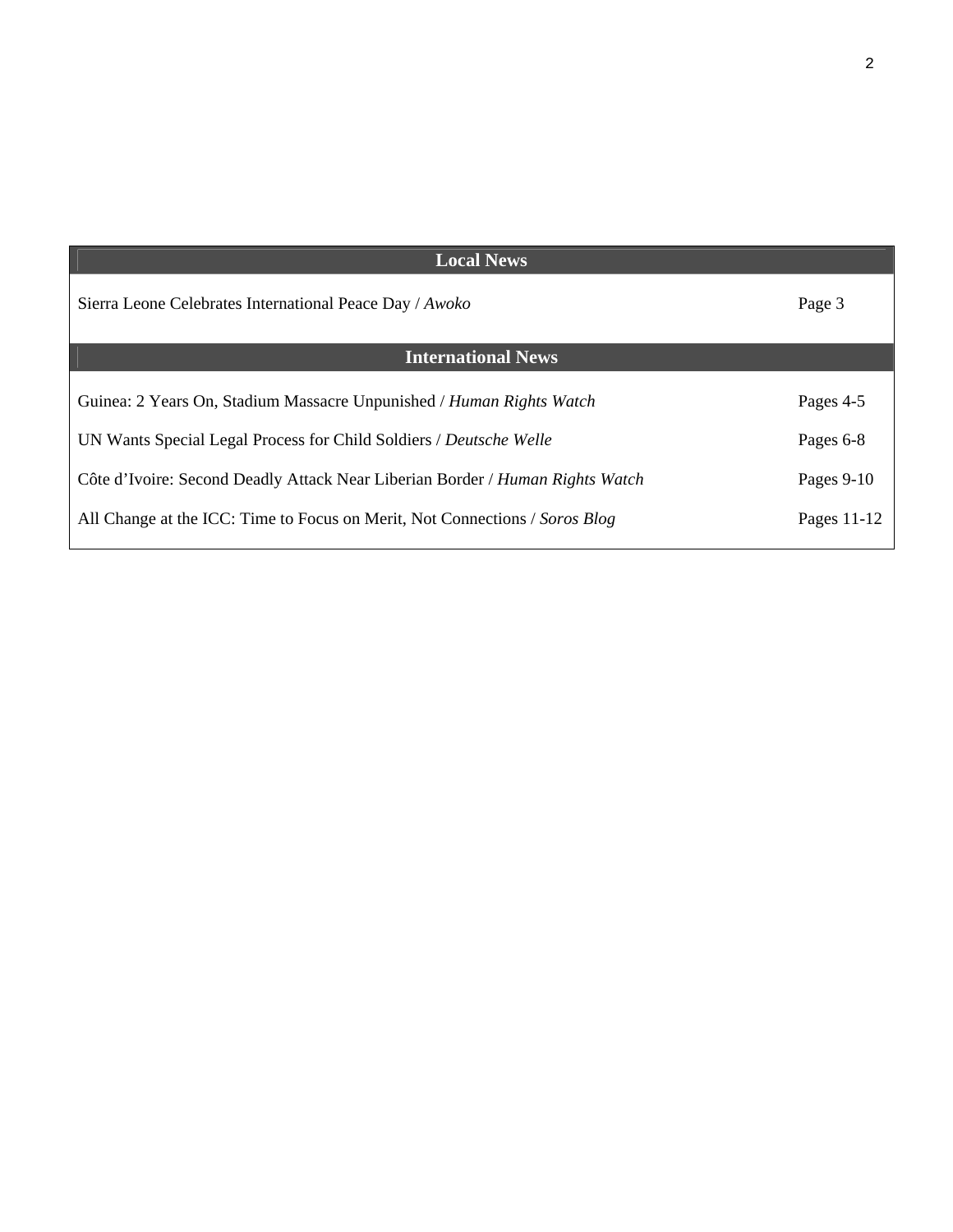#### **Sierra Leone celebrates International Peace Day**

Sierra Leone celebrated International Peace Day yesterday, September 21 at the Special Court for Sierra Leone, New England, Freetown.

The Chairman of the occasion, Mr. Sheku Mansaray, who is the National Coordinator for Peace Service in Sierra Leone, said the day offers peace builders the space to reflect on their achievements and challenges.

He said Civil Peace Service partners in Sierra Leone and Liberia pledged 12 months ago on this day to work towards eliminating all threats to peace in all its forms and make peace work in the Mano River Region.

He also said that their current challenges border on the Liberian elections in the next 20 days and Sierra Leone 12 months from now.

This is in addition to daily threats of jobless young people, rising food prices, high rural urban migration, over crowded cities that cause persistent poverty. Building peace in the foregoing environment can best be described as "herculean", Mr.

Mansaray said.

Mr. Mansary spoke about the three recent violent incidences in the country: one at the National Stadium in Freetown on September 3, another in Koidu City in the Eastern region on August 26 and the most recent one in Bo, Southern Region on the 9th of September.

He said their theme therefore this year is set to remind all about their pledge to keep Sierra Leone and the sub region peaceful by sustaining the culture of positive peace even as "we aspire for a new Sierra Leone 50 years forward".

Presentations were made to winners who participated in the drawing and painting competition, and the person that topped the 6th category, Bunting .S. Kamara, thanked the organization for organizing such a wonderful program and congratulated his colleagues for their wonderful presentation of art work.

He called on Sierra Leoneans to give peace a chance. Drama presentations and live performance by Freetown Players, the Artists for Peace, Sierra Leone comedians, Alpha Omega group, all of their presentations gave peace messages, while peace messages were given by different people from all walks of life.

By Hawanatu Rahman Cole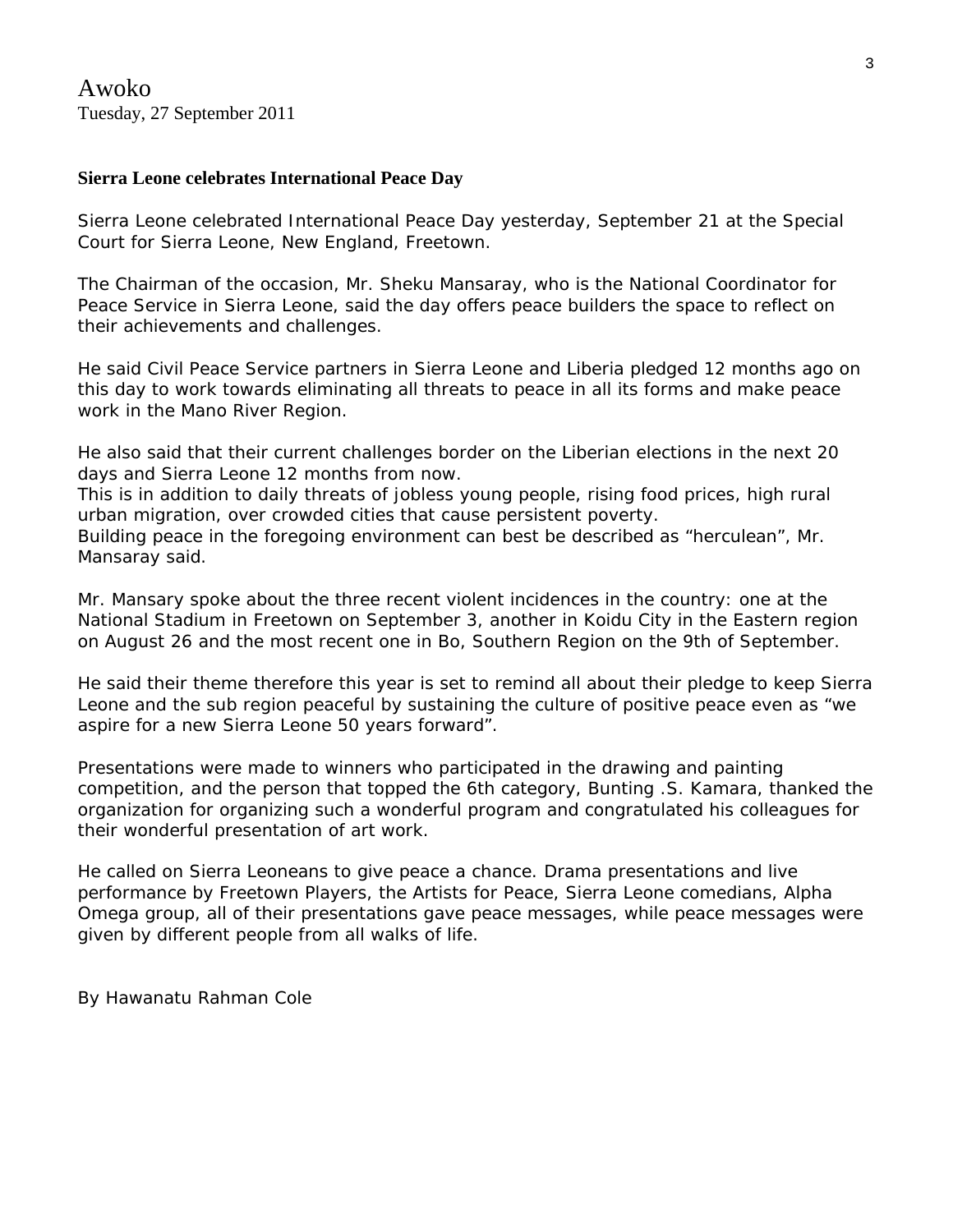Tuesday, 27 September 2011

#### **Guinea: 2 Years On, Stadium Massacre Unpunished**

#### *Lack of Accountability Impedes Reconciliation*

(Johannesburg, September 28, 2011) – No one has been held to account two years after Guinean security forces gunned down unarmed protesters at an opposition rally in Conakry, the capital, Human Rights Watch said today. The Guinean government needs to do more to ensure justice for victims of the massacre on September 28, 2009, Human Rights Watch said.

The killings occurred as tens of thousands of protesters gathered peacefully at the main stadium in the capital to protest the continued military rule of Capt. Moussa Dadis Camara, then the country's leader. Members of the Presidential Guard, gendarmes, anti-riot police, and militia in civilian clothes opened fire on the crowds in the packed stadium and on people struggling to escape. At least 150 people were killed, and more than 100 women at the rally suffered brutal sexual violence at the hands of the security forces.

"The stadium massacre was shocking, and yet two years later no one has been held to account," said Daniel Bekele, Africa director at Human Rights Watch. "The Guinean government should learn from the country's recurring cycles of violence that stability will not last if justice is swept under the rug."

Human Rights Watch and the United Nations-led International Commission of Inquiry concluded that the killings, rapes, and other abuses by the security forces on September 28 and the days that followed were part of a widespread and systematic attack, and as such, very likely constituted crimes against humanity.

In October 2009, the International Criminal Court (ICC) prosecutor confirmed that the situation in Guinea was under analysis, and that his office was determining whether to initiate a formal investigation. The ICC may open an investigation for the most serious crimes if member countries are unable or unwilling to do so. Later the same month, the government of Guinea committed to investigate and bring those responsible for the attacks to justice.

Three judges were named to an investigative panel in early 2010, and some progress has been made. In May 2010, the ICC reported that the investigating judges had interviewed 200 people. The following month, two people were reported detained for their alleged involvement in the crimes. Since then, a third person has been charged with crimes related to the September 2009 killings and rapes.

On January 19, 2011, Interpol issued a Red Notice for Aboubacar Sidiki Diakité, the head of the Presidential Guard, or red beret troops, at the time of the massacre, who has been directly implicated in the crimes.

Human Rights Watch was also encouraged by recent improvements in working conditions for the investigative judges, who were moved to new premises and assigned gendarmes for protection in September 2011. During a mission to Conakry in May, Human Rights Watch had expressed concern about what appeared to be inadequate security for the judges working on the case and had urged national authorities to address this problem.

However, there has been scant information regarding the status of the investigation in the last several months and no indication of government efforts to locate the more than 100 bodies believed to have been disposed of secretly by the security forces, Human Rights Watch said. In addition, the military hierarchy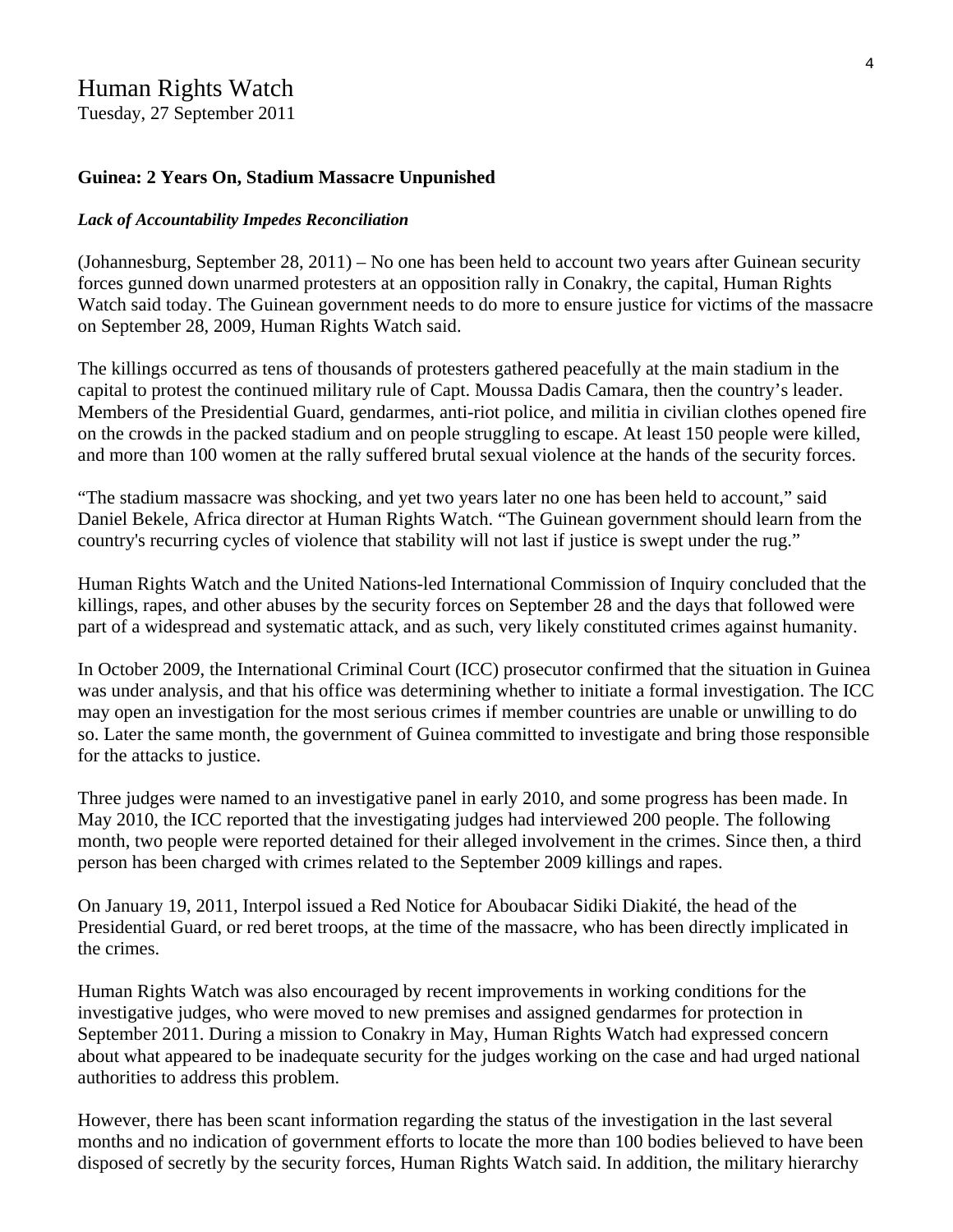has failed to put on administrative leave, pending investigation, soldiers and officers known to have taken part in the September 2009 violence.

"The countless people whose lives were scarred by the massacre are still waiting for justice," Bekele said. "It's hard to imagine that there can be any real healing without it."

Human Rights Watch is also concerned that President Alpha Condé has appointed two people to government positions who, based on Human Rights Watch investigations, are implicated in the September 2009 violence: Lt. Col. Claude Pivi as minister of presidential security, and Lt. Col. Moussa Tiégboro Camara as director of the National Agency against Drugs, Organized Crime, and Terrorism.

In addition, Human Rights Watch has identified several key challenges to ensuring that domestic investigations and prosecutions are conducted fairly, impartially, and effectively. These include the absence of a witness protection program, inadequate material resources for the judiciary, and antiquated penal codes. To ensure meaningful justice for the serious international crimes committed in 2009, the Guinean authorities should promptly and credibly address these issues, Human Rights Watch said.

The ICC prosecutor's office is monitoring the proceedings in Guinea. Although it has commended both the technical ability of the investigating judges and their demonstrated independence, it urged the government to increase accountability efforts and reiterated the ICC's responsibility to take action if the government fails to do so promptly and adequately.

It has been reported that Condé recently declared that September 28 would be a day of "national reconciliation." However, the Guinean government has refused victims' groups a permit for an event intended to mark the second anniversary of the massacre. In a letter to victims' groups dated September 22, authorities cited the need to preserve peace and national unity in the current socio-political context as the reasons for refusing the request.

"Declaring September 28 a day of reconciliation does not free Guinean authorities from their responsibility to prosecute those responsible for killings, rape, and other serious abuses committed that day," Bekele said. "Refusing victims the chance to assemble peacefully is at odds with the authorities' expressed commitment to accountability."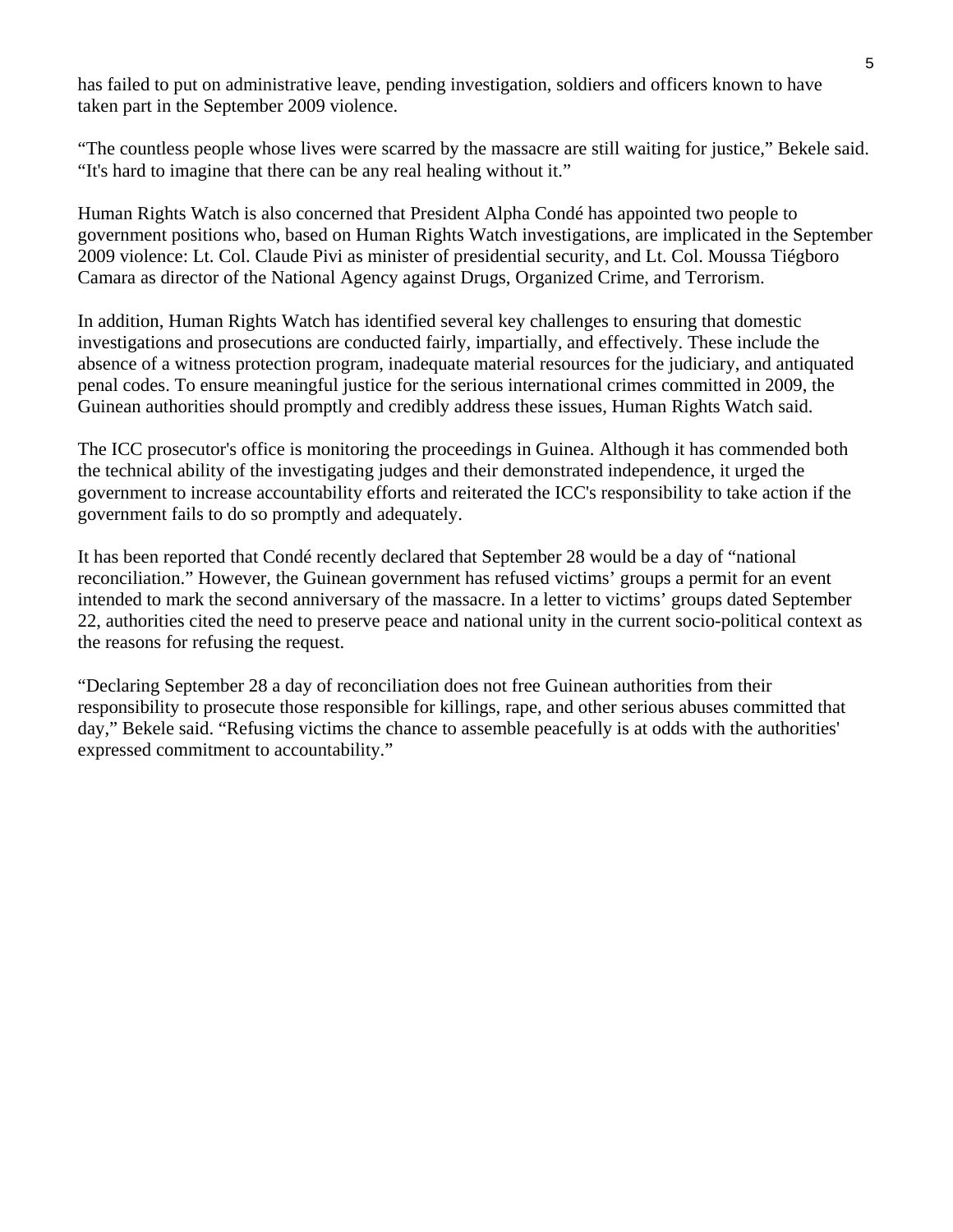## Deutsche Welle Wednesday, 28 September 2011

#### **UN wants special legal process for child soldiers**



*[Großansicht des Bildes mit der Bildunterschrift: Child soldiers need to be](http://www.dw-world.de/popups/popup_lupe/0,,15421495,00.html)  [held accountable, but their recruitment was also a crime](http://www.dw-world.de/popups/popup_lupe/0,,15421495,00.html)*

*A UN study examines to what extent children who commit crimes during armed conflicts should be held accountable and how those traumatized in wars can seek justice.* 

Millions of children are victims of armed conflict. Many are killed, maimed, raped and psychologically traumatized for their whole lives. Many children are recruited to fight for governments and rebel groups. They are forced to commit atrocities and are often prosecuted for these crimes.

A United Nations study, called "Children and Justice During and in the Aftermath of Armed Conflict," examines how children caught in wars can seek justice for the grave violations they have suffered. The other big question, also analyzed in the study, is the extent to which children who commit international crimes during conflict should be held accountable for their actions.

## **Waiting to die**



*Bildunterschrift: [Großansicht des Bildes mit der](http://www.dw-world.de/popups/popup_lupe/0,,15421495_ind_1,00.html)  [Bildunterschrift: Hearing cannon firing every night](http://www.dw-world.de/popups/popup_lupe/0,,15421495_ind_1,00.html)  [traumatized many children](http://www.dw-world.de/popups/popup_lupe/0,,15421495_ind_1,00.html)* Among a group of experts who recently convened in Geneva to discuss these issues, was the Ambassador of Bosnia and Herzegovina, Emina Keco-Isakovic, who said she is still haunted by memories from the war in Bosnia and Herzegovina, which broke out in

[1992, because she remem](http://www.dw-world.de/popups/popup_lupe/0,,15421495_ind_1,00.html)bers how anxious her son was. The siege of the capital, Sarajevo, lasted nearly four years. Almost 10,000 people were killed, including 1,500 children.

Every night, Keco-Isakovic recalls, when the cannon firing would start over the city, her 10-year-old son asked her whether he would die that night. "And every night I answered 'no, no, you shall not die,' and I touched him and held him while he was falling asleep." Emina Keco-Isakovic is convinced that all children from besieged Sarajevo still suffer from trauma in the form of waiting to die.

While the UN study says children should be permitted to seek reparations for violation of their rights, the children of Sarajevo have never received justice commensurate with the crimes committed against them.

"When you kill a European in a car accident, you get 10 years in prison," says Keco-Isakovic. "When you kill thousands of people in Balkans, Asia, Africa, you are in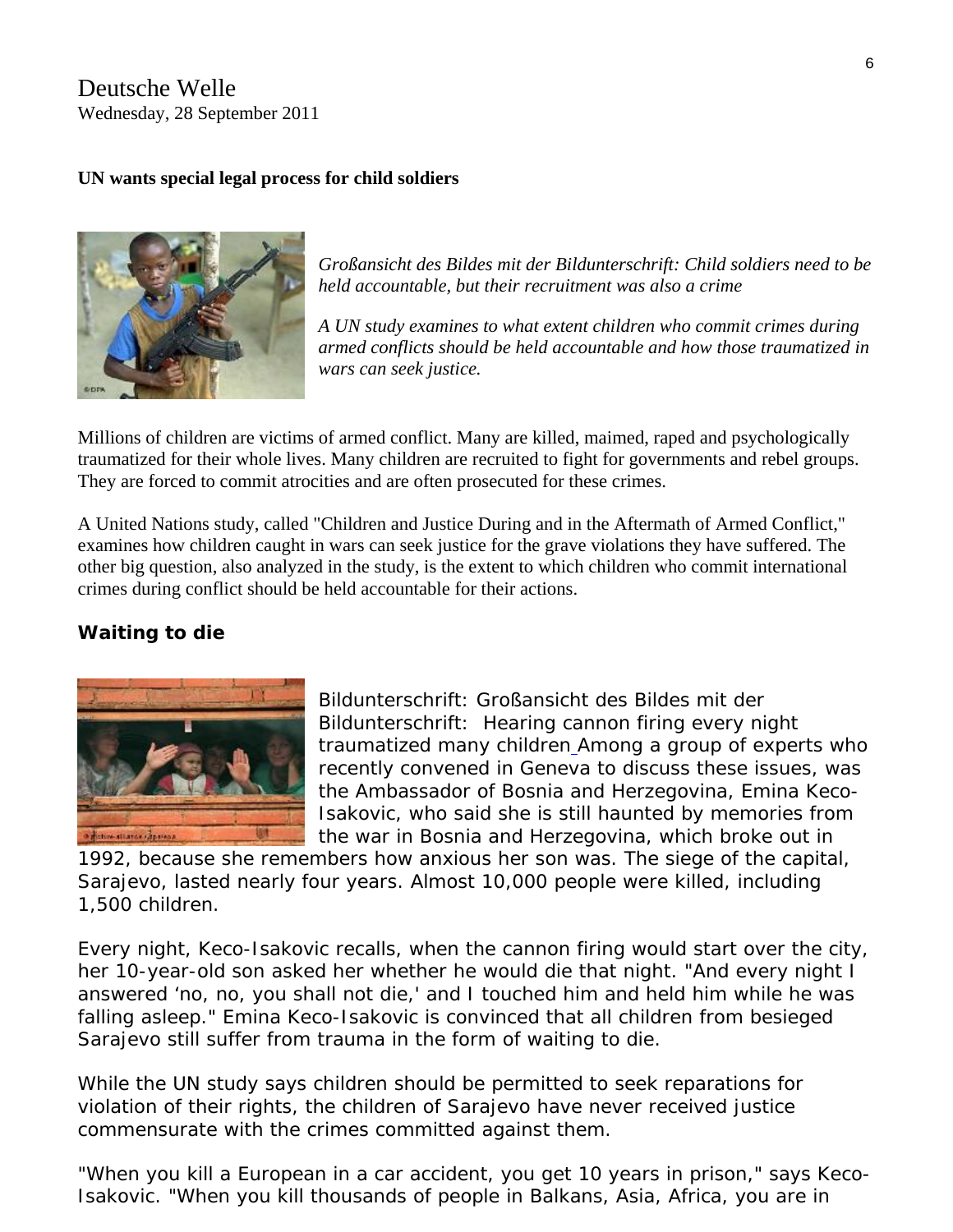prison for five or six years." Many war criminals, she criticizes, are released prematurely simply because of their good behavior and age.

### **Give them back their rights**



*Bildunterschrift: [Großansicht des Bildes mit der Bildunterschrift: Child](http://www.dw-world.de/popups/popup_lupe/0,,15421495_ind_2,00.html)  [soldiers need to be recognized as victims - not perpetrators - of](http://www.dw-world.de/popups/popup_lupe/0,,15421495_ind_2,00.html)  [crimes](http://www.dw-world.de/popups/popup_lupe/0,,15421495_ind_2,00.html)*Among the participants at the meeting in Geneva was Messeh Kamara, a child during Sierra Leone's decade-long civil war. He lost his parents, learned to survive and eventually became a child activist for children's rights. At age 24, he's studying to become an international human rights lawyer. His goal is to give the millions of children a voice

[whose voices would otherwise](http://www.dw-world.de/popups/popup_lupe/0,,15421495_ind_2,00.html) go unheard. "They are out there suffering from conflict," he says.

Children who lived through this brutal war need to see those who created this havoc brought to justice, Kamara is convinced. He himself was 11 when he was thrown into a conflict he did not cause to happen. "But I suffered the most. So justice and accountability to us is very important."

Those who were children when they were traumatized need to be given back their rights, Kamara believes. "They stole our rights from us. When they steal something from someone it is most important that you return what they stole."

Kamara regards the trials of suspected war criminals at the Special Court for Sierra Leone and the war crimes trial of former Liberian President Charles Taylor at the International Criminal Court in The Hague as very important. According to him, they are giving the children and young adults in Sierra Leone a sense of hope that justice will be done.

#### **Victims, not perpetrators**



*Bildunterschrift: [Großansicht des Bildes mit der](http://www.dw-world.de/popups/popup_lupe/0,,15421495_ind_3,00.html)  [Bildunterschrift: Child soldiers have to accustom](http://www.dw-world.de/popups/popup_lupe/0,,15421495_ind_3,00.html)  [themselves to civilian life](http://www.dw-world.de/popups/popup_lupe/0,,15421495_ind_3,00.html)*While children undeniably are victims of war, the UN study notes some children also are involved in committing crimes. The United Nations estimates that hundreds of thousands of children are recruited around the world every year. It reports about

10,000 child soldiers were demobilized last year, for instance in Sudan, by the Sudanese People's Liberation Army.

UNICEF Senior Advisor for Child Protection in Emergencies, Pernille Ironside, says children who commit crimes should be held accountable, but that there is also a growing consensus these children should be viewed primarily as victims and not as perpetrators.

There is a need for an accountability mechanism, she says, but children should not be prosecuted as the primary approach to seeking accountability for any violations that they may have committed solely on the basis of their membership with a group.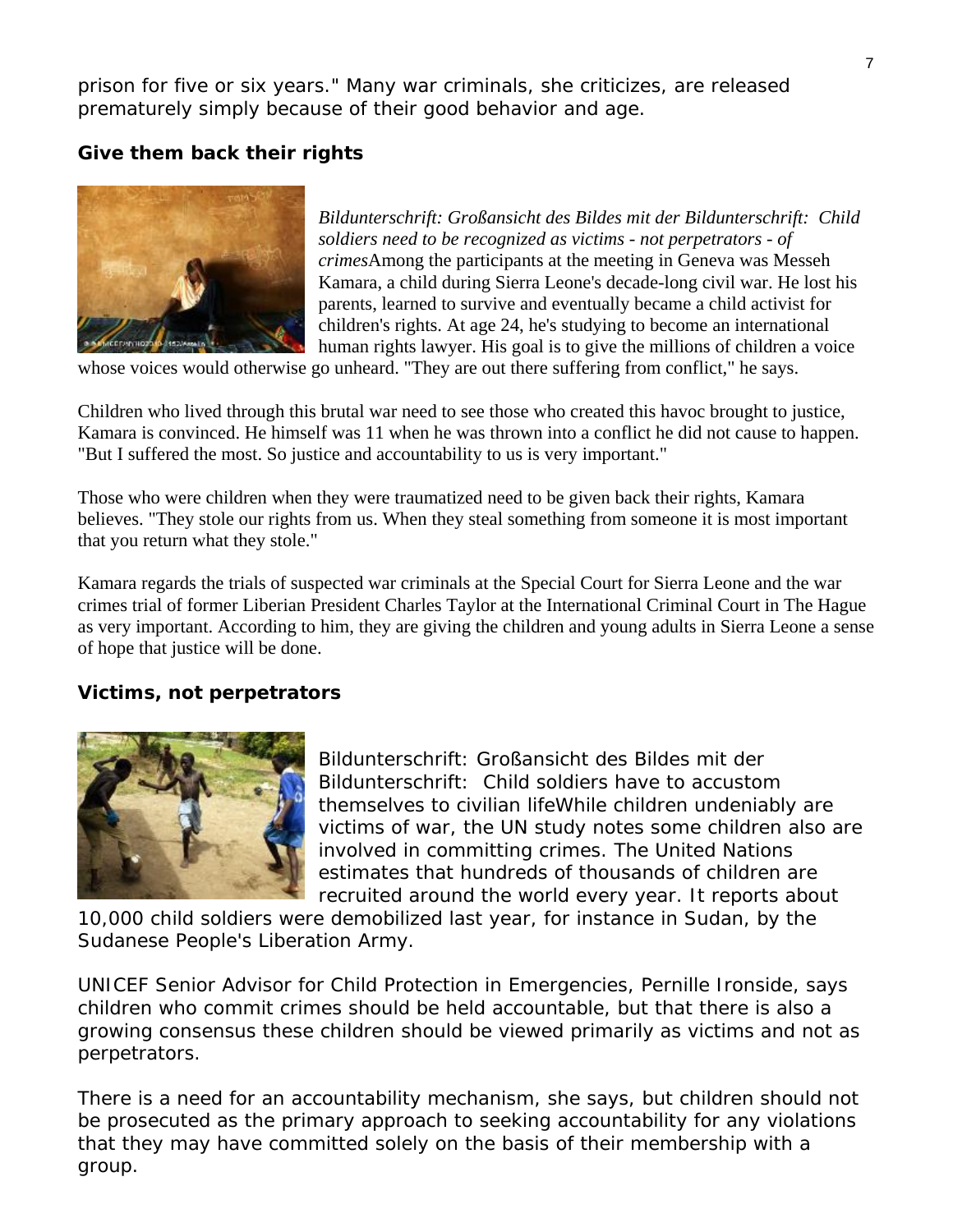"We need to bear in mind that their association from the beginning is actually in itself a crime," Ironside stresses. The Rome Statute, which established the International Criminal Court in 1998, defines the recruitment and use of children under the age of 15 in hostilities as a war crime.

Radhika Coomaraswamy, Special Representative of the Secretary General for Children and Armed Conflict and lead author of the study, says children who are abducted and forced to commit atrocities by their military commanders should not be prosecuted and judged in the same manner as adults.

## **Prosecution last resort**



*Bildunterschrift: [Großansicht des Bildes mit der](http://www.dw-world.de/popups/popup_lupe/0,,15421495_ind_4,00.html)  [Bildunterschrift: There need to be alternatives to](http://www.dw-world.de/popups/popup_lupe/0,,15421495_ind_4,00.html)  [prosecution for child soldiers](http://www.dw-world.de/popups/popup_lupe/0,,15421495_ind_4,00.html)* Rather, a so-called 'diversion' process should kick in, meaning that children are diverted away from the judicial and prosecutorial system into some alternative mechanism. "This can be either a truth and reconciliation commission, truth-telling, restorative justice

or some kind of rehabilitation process," Coomaraswamy stresses and adds that prosecuting them must absolutely be the last resort.

According to the UN study, states are increasingly arresting and detaining children associated with armed groups on the grounds they are a threat to national security or because they have participated in hostility. It contends children held in administrative detention during armed conflict are particularly vulnerable.

Few are granted access to lawyers or are given reasons why they are being detained. The study argues states should not use administrative detention for children under 15 and detention conditions should comply with international standards and judicial guarantees. It also says the United Nations should be allowed to monitor child detention centers.

Author: Lisa Schlein (nh) Editor: Sarah Steffen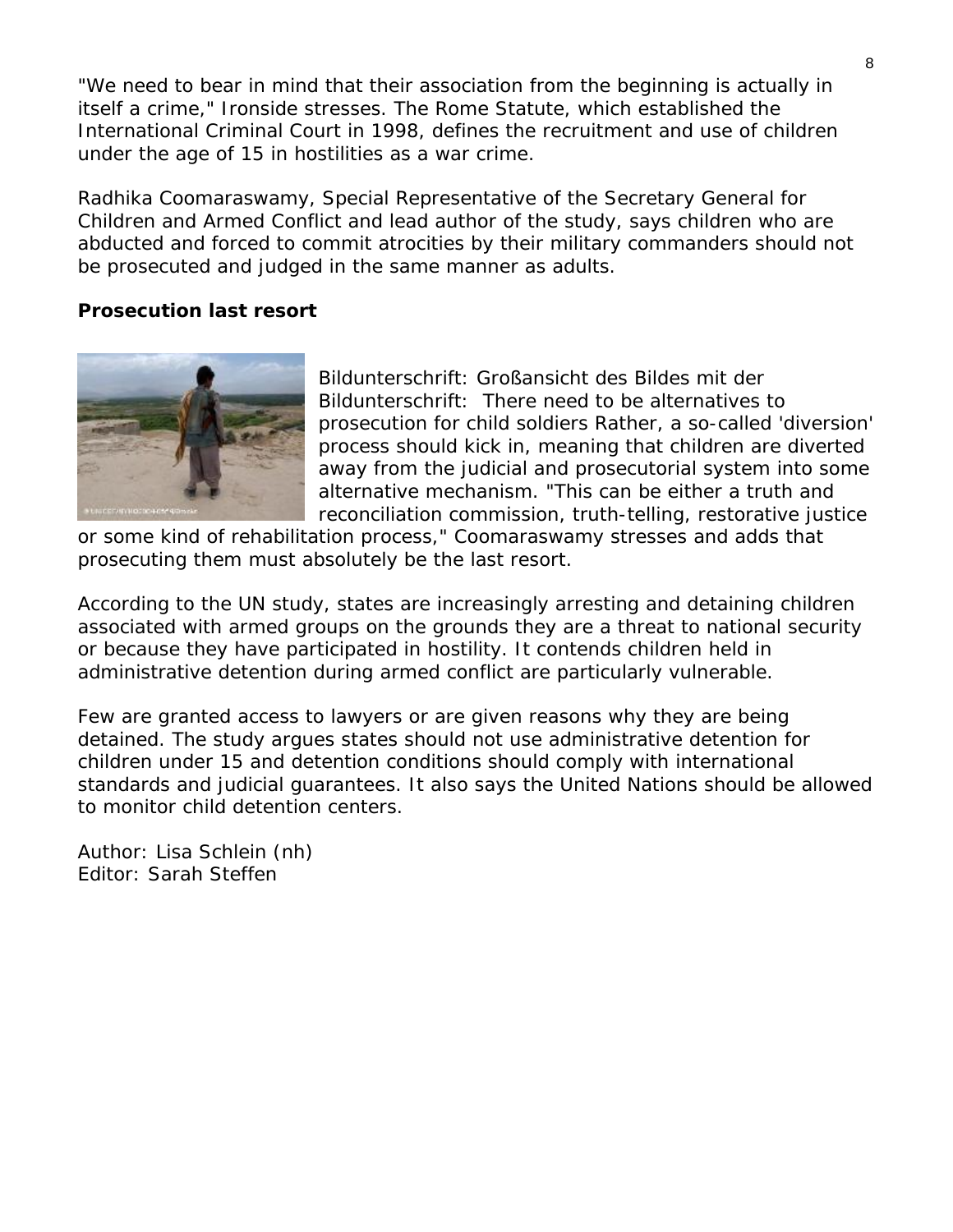#### **Côte d'Ivoire: Second Deadly Attack Near Liberian Border**

#### *UN Missions Should Further Increase Presence in Advance of Elections*

(Washington, DC, September 21, 2011) – Armed men who supported former Côte d'Ivoire President Laurent Gbagbo waged the second deadly attack in two months near the Liberian border, killing at least 23 men, women, and children in small villages, Human Rights Watch said today.

Human Rights Watch called on the United Nations mission in Côte d'Ivoire (UNOCI) to reinforce its troops in the historically tense region, which the mission has committed to do, and to increase patrols along secondary roads to enhance security for residents.

"These armed groups appear determined to wreak havoc on a population that has already suffered greatly from Côte d'Ivoire's deadly post-election crisis," said Daniel Bekele, Africa director at Human Rights Watch. "UN peacekeeping missions in Côte d'Ivoire and Liberia need to assist state authorities in preventing more bloodshed."

The latest attack took place on September 15, 2011, in the villages of Zriglo and Nigré, around 25 kilometers south of the Ivoirian town of Taï. Human Rights Watch was not able to interview direct witnesses, but residents of Taï, as well as Ivorian and international media outlets, said that attackers caught villagers by surprise in the middle of the night. Reuters reported that at least 23 people were killed. The Ivorian Defense Ministry told Reuters that 19 West African immigrants and two Republican Forces soldiers were among the victims.

A Human Rights Watch researcher was in Taï on September 12 and 13 and documented a similar raid that occurred in the area on July 18, 2011, in which at least eight people were killed. Based on victim interviews from the July attack and Ivorian and international media reports of the September 15 raid, the perpetrators in both incidents appear to be Ivoirian youth who served as pro-Gbagbo militiamen during the country's six-month post-election conflict. The victims of the raids all came from the "non-native" groups – West African immigrants and Ivorian ethnic groups traditionally from other parts of the country – that tended to support the current president, Alassane Ouattara.

Survivors of the July 18 attack told Human Rights Watch that dozens of armed young men emerged from the dense forest at around 1 a.m. They attacked several small camps near the village of Ponan where families live while working on their rubber tree plantations. Several witnesses said they recognized attackers as youth from a local ethnic group that heavily supported Gbagbo during the election. When armed forces loyal to Ouattara took control of the area in early April, these youth fled across the border to Liberia, from where they now appear to be targeting villages.

One witness described attackers sticking a gun barrel in the mouth of a man whom they'd trapped; they then shot him. A Burkinabé man living in the area was found with his throat slit. Victims included children and women, including the wife of a man interviewed by Human Rights Watch:

It was 1 a.m. We were all asleep and they took us by surprise. I heard shooting and screams and we ran out to try to get to the bush. Some of [the attackers] had Kalashes [Kalashnikov rifles], some had hunting rifles. They were so many. As we were running, they shot my wife from behind. She was killed…. When we came back to the village several days later, our houses had been pillaged. They took all that I had.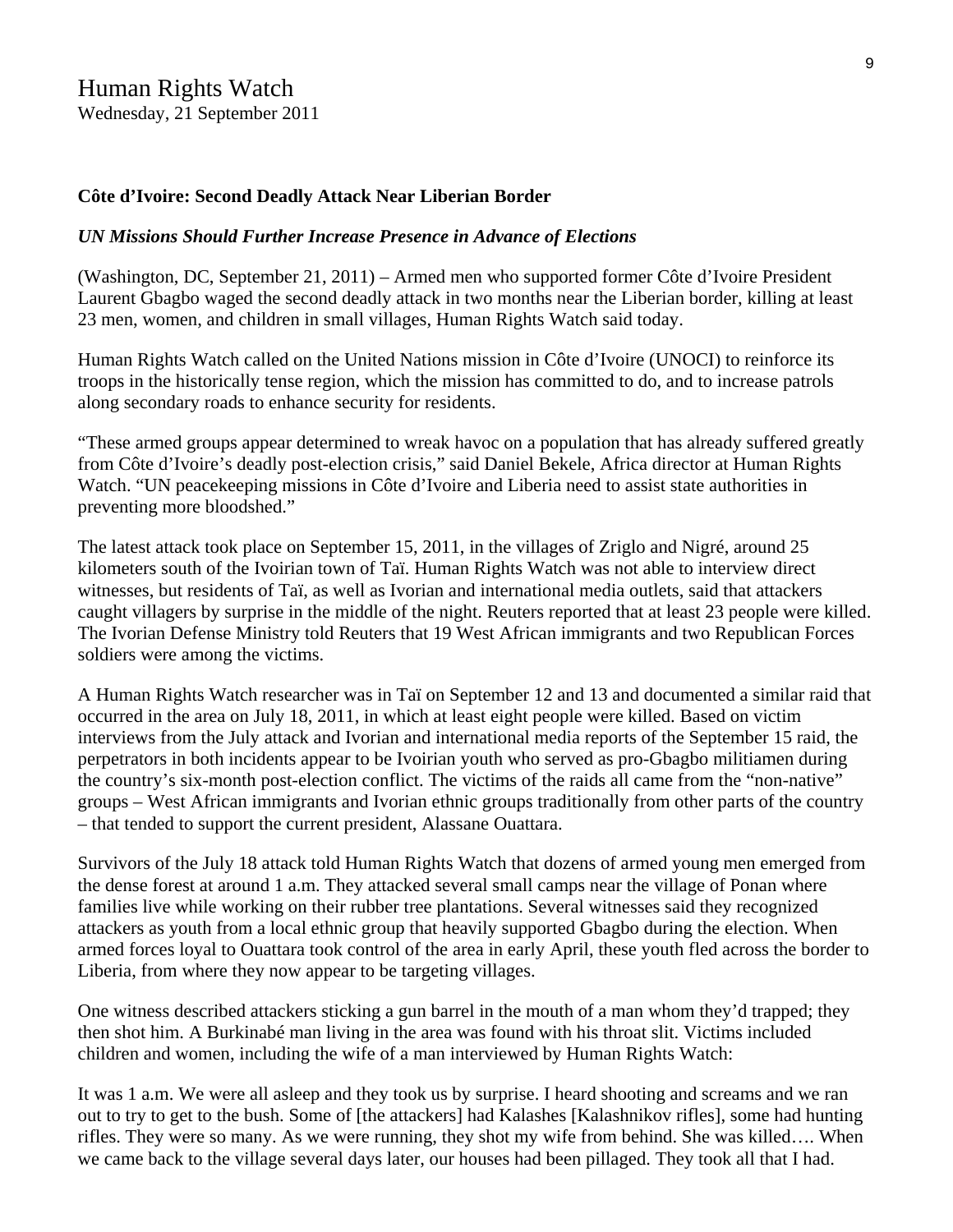Victims of the July attack told Human Rights Watch that in the months after the contested 2010 presidential run-off, pro-Gbagbo militiamen repeatedly threatened to kill them should Ouattara take power. Several residents said that land issues were also a likely motivation in these attacks. Tension between "native" and "non-native" groups over land has long marked the western and southwestern regions of the country and has led to inter-communal violence on several occasions, Human Rights Watch said.

In September 13 interviews with Human Rights Watch, victims of the July raid said they still had not returned to their homes or to work on their rubber tree plantations. They said they frequently heard gunshots in the forest, including just several days before Human Rights Watch interviewed them. One victim from the first attack said ominously, "We're hearing echoes that there will be another attack soon."

Residents said that soon after the July attack, the UN peacekeeping mission in Côte d'Ivoire placed a battalion in Taï. The UN's considerable reinforcement of the country's west was a much-needed and important move, Human Rights Watch said. A Human Rights Watch researcher saw UN peacekeepers moving regularly along the main road between Taï and Guiglo, a town to the north. Residents said that the peacekeepers' activity was noticeably less prominent, however, along the southern road toward Tabou – where the secondary, dirt roads are in far worse condition. The September attack occurred in this area south of Taï.

On September 10, President Ouattara oversaw a mini-summit of the Economic Community Of West African States (ECOWAS) to discuss security issues along the Liberian-Ivorian border, which has long been marked by the cross-border flow of mercenaries, militia groups, and small arms. The leaders called on ECOWAS to cooperate with the UN to ensure security for Liberia's October 11 presidential elections. Côte d'Ivoire has announced its legislative elections will be held in mid-December, more than one year after the presidential run-off that sparked a conflict marked by grave human rights abuses by both sides.

The border area is notoriously difficult to monitor, because of its length and the thick vegetation that marks the region. In an important move, both the UN and the Ivorian government have said that they will deploy additional forces to the area in the aftermath of the September 15 attack, Human Rights Watch said. Human Rights Watch called on the UN missions to increase patrols along secondary roads near the border and to ensure consistent communication between area commanders from the peacekeeping forces in Côte d'Ivoire and Liberia. Human Rights Watch also called for the UN mission in Côte d'Ivoire to secure the authorization to fly helicopter missions at night and to conduct cross-border missions, in order to further discourage raids.

Human Rights Watch called on the Ivorian government to ensure that its armed forces follow human rights obligations – and refrain from engaging in torture and extrajudicial killings as was common during the conflict – as they apprehend attackers and reestablish security. Several Taï residents told Human Rights Watch that, after the July 18 attack, the Republican Forces detained a local pro-Gbagbo village leader and fired between his legs during questioning on the attack. Human Rights Watch was separately told that at least 40 Dozos – traditional hunters from northern Côte d'Ivoire who were implicated by human rights organizations in extrajudicial killings against pro-Gbagbo groups during the conflict – created a camp in the region, further heightening concerns of vigilante justice.

"Côte d'Ivoire's armed forces must ensure that those who commit attacks, whatever their political affiliation, face their victims before a court of law, not be subject to the summary executions that too often marked the Ivorian crisis," Bekele said.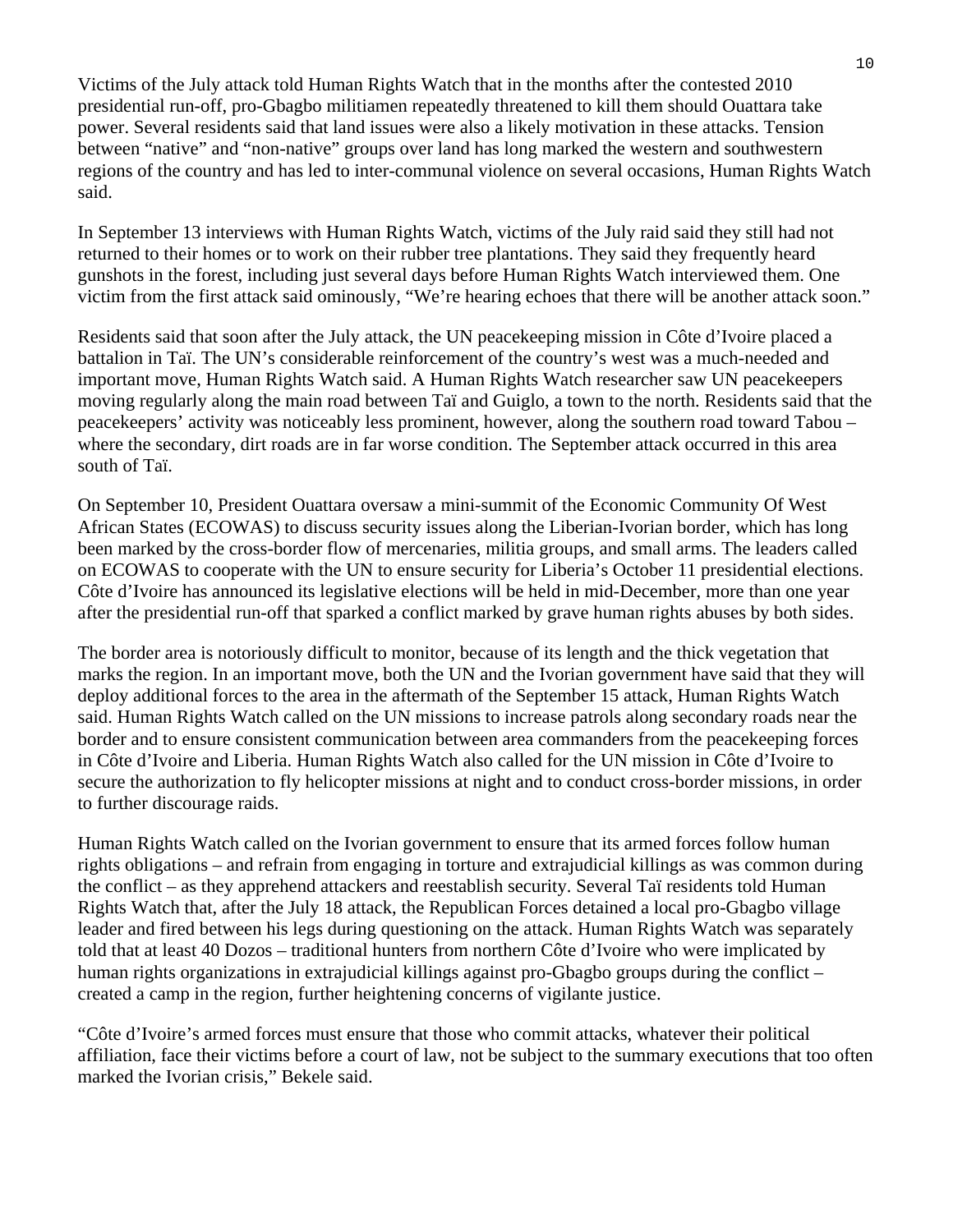#### **All Change at the ICC: Time to Focus on Merit, Not Connections**

#### *By [James A. Goldston](http://blog.soros.org/author/james-a-goldston/)*

Over the next several months, the International Criminal Court will undergo its most significant leadership transition since coming into existence in 2002.

This December, the court's governing body[—the Assembly of States Parties](http://www.icc-cpi.int/Menus/ASP/)—will select a new prosecutor (Luis Moreno-Ocampo, the first prosecutor, must step down in 2012 after a nine-year term of office) and six new judges (out of a total of 18). Early next year, elections will be held among the judges for the court's next president and two vice presidents. In 2013, the judges will also select a new registrar, the court's chief administrator. These changes happen as the ICC is completing its first trials. Together, they offer a major challenge and a significant opportunity for this still-young institution to deliver on its promise of ending impunity for grave crimes.

Unfortunately, the same governments that elect these officials regularly treat the court as a political football—embracing it when it suits their interests, bargaining it away for other aims when it doesn't. Though the UN Security Council has referred crises like Darfur and Libya to the court when it needed to appear tough, it has then failed to support, or even downplayed, the ICC when its actions—like the indictment of a head of state—are seen at odds with changing political goals. This lack of commitment towards the ICC weakens it. Nowhere is this more evident than in the selection of its senior officers.

Many capable and committed persons have staffed international courts over the years. And yet, it is no secret that there have been glaring exceptions. Judges with little or no trial experience—including at least one who lacked a law degree—have allowed proceedings to drag on, devoted unnecessary time to frivolous arguments, made legally unfounded rulings, and let some defendants misuse the courtroom as a platform for political speeches. On occasion, judges have fallen asleep during proceedings, and even, in one notorious case at an international tribunal addressing crimes in Rwanda, were seen laughing during testimony by a rape victim.

Such lapses not only impair the integrity of the trial in question. They also diminish public trust in these institutions, and in the overarching struggle for the rule of law.

Prior contests for judicial office at international courts have been marred by political horse trading among sponsoring states. The ICC selection process was supposed to mark an improvement—with stricter qualifications for office, more transparency, and emphasis on merit over connections. But the experience so far has been mixed.

The elections this December offer a chance to do better. Perhaps no choice is more important than that of prosecutor, the public face of the court. The leading